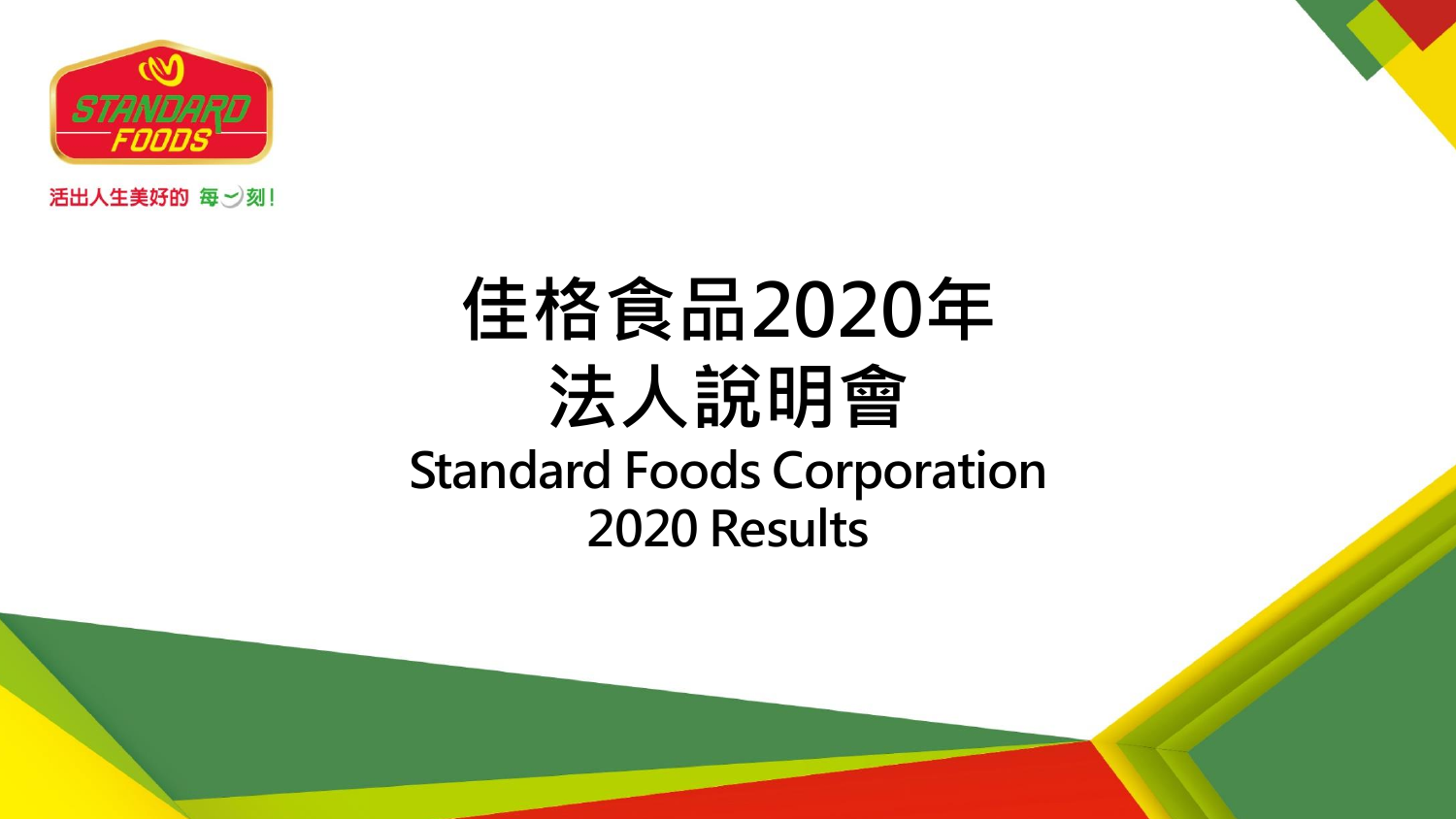

### 免責聲明 **Disclaimer**

簡報合併財務報團際財務報導準則編製,經由會計師查核簽證。 The Consolidated financial numbers are based on International Financial Reporting Standards (IFRS) and also audited by CPA.

簡報內容非經由佳格公司書面許可,任何第三者不得任意取用或複製。 The presentation and its contents may not be reproduced to a third party without the prior written consent of the Company.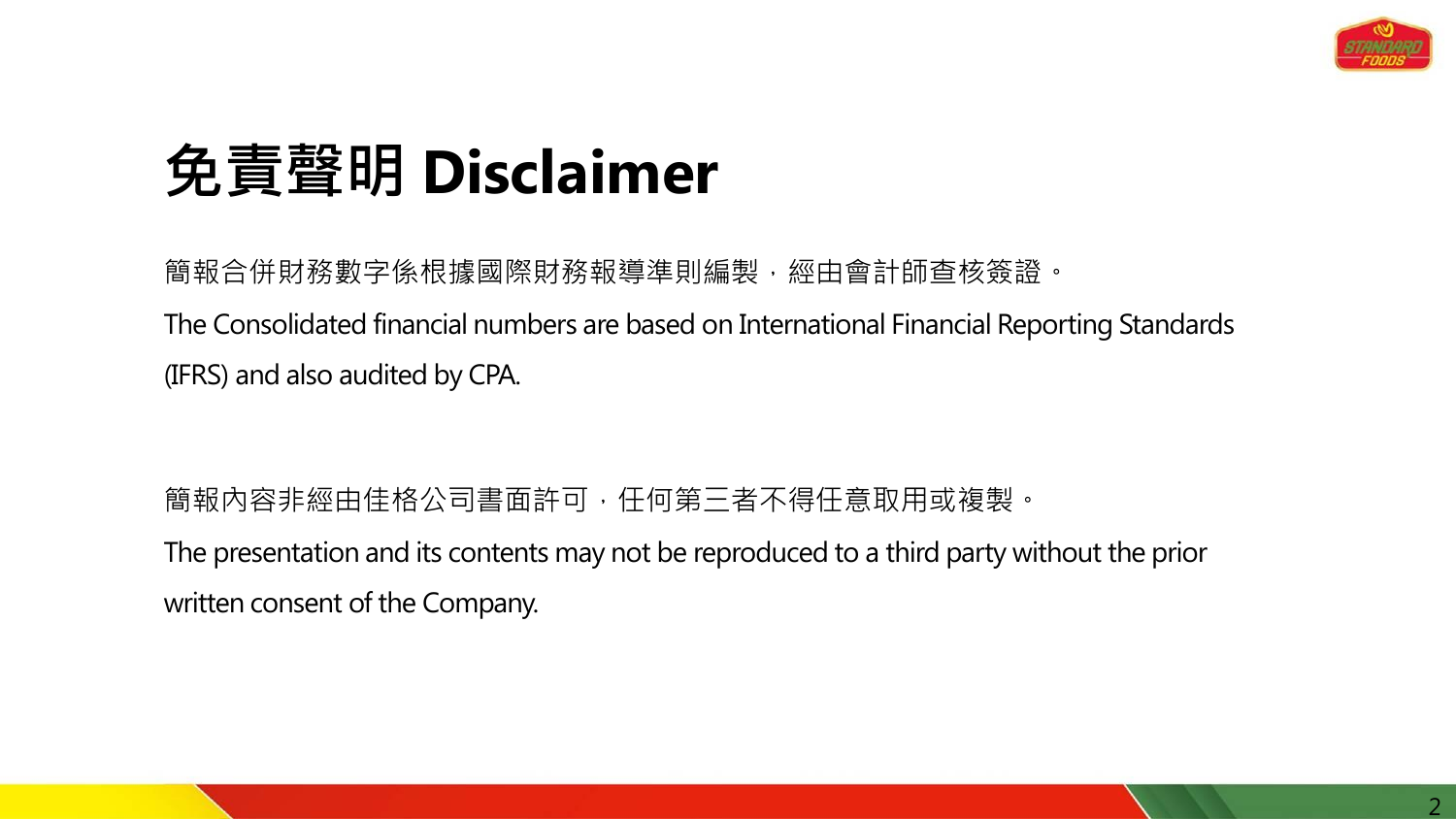

## 公司簡介 **Company Introduction**

佳格食品股份有限公司成立於1986年6月6日,於1994年4月9日在臺灣證券交易所掛牌上市。 佳格公司致力於追求好營養, 並落實食品品質及安全管理作業, 三十多年以來始終如一**,** 期許成為消費者最信賴的食品公司以及更多「全家的營養健康夥伴」。

Standard Foods Corporation founded on June 6, 1986 and publicly listed on April 9, 1994 on the Taiwan Stock Exchange. Over the 30 years, we continue to strive to be the "Leader in Nutrition" and implement food quality and safety management , to be the most trusted food company and committed to carrying on Standard Foods' aspiration of becoming "every family's nutrition and health partner" .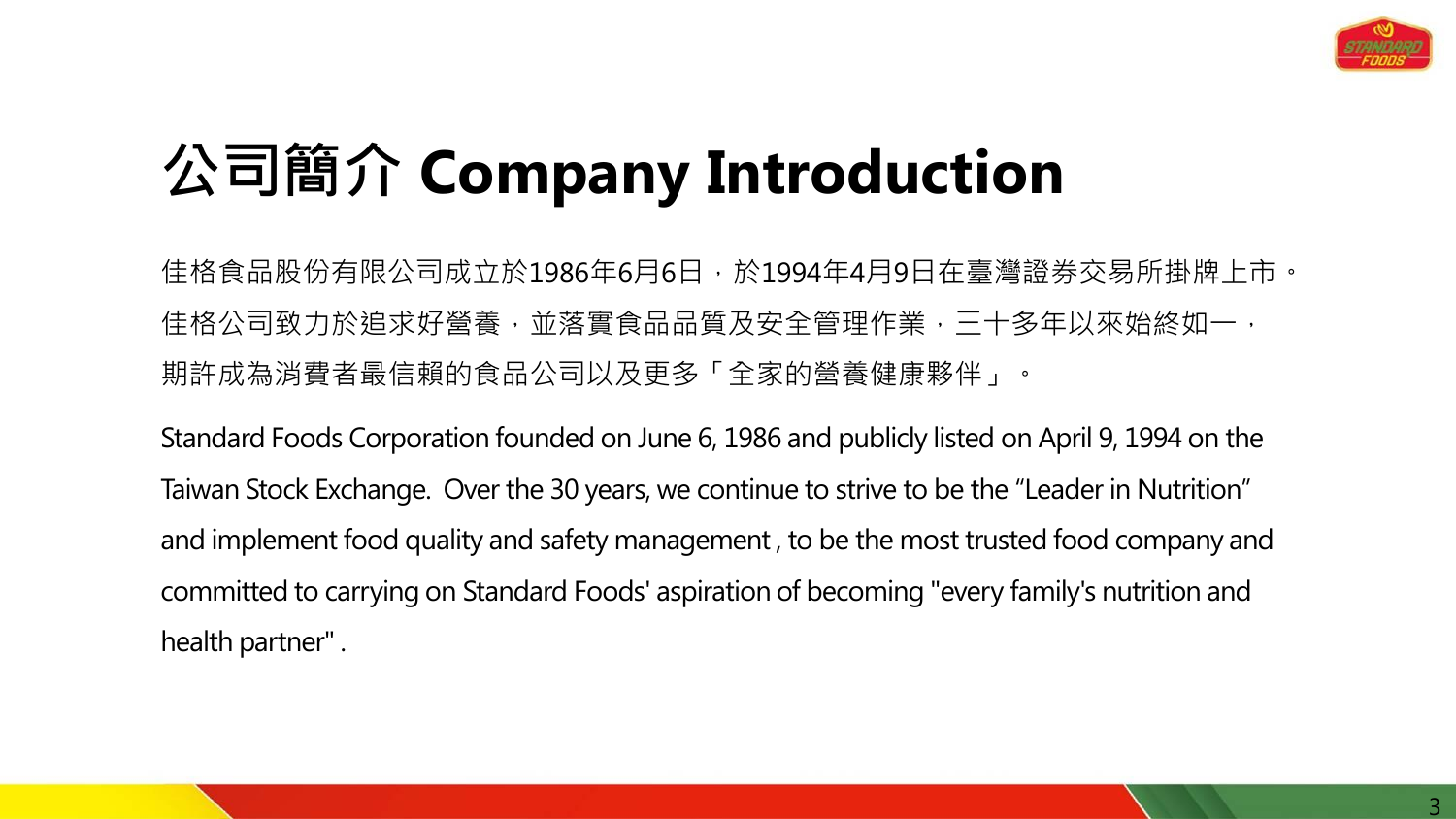

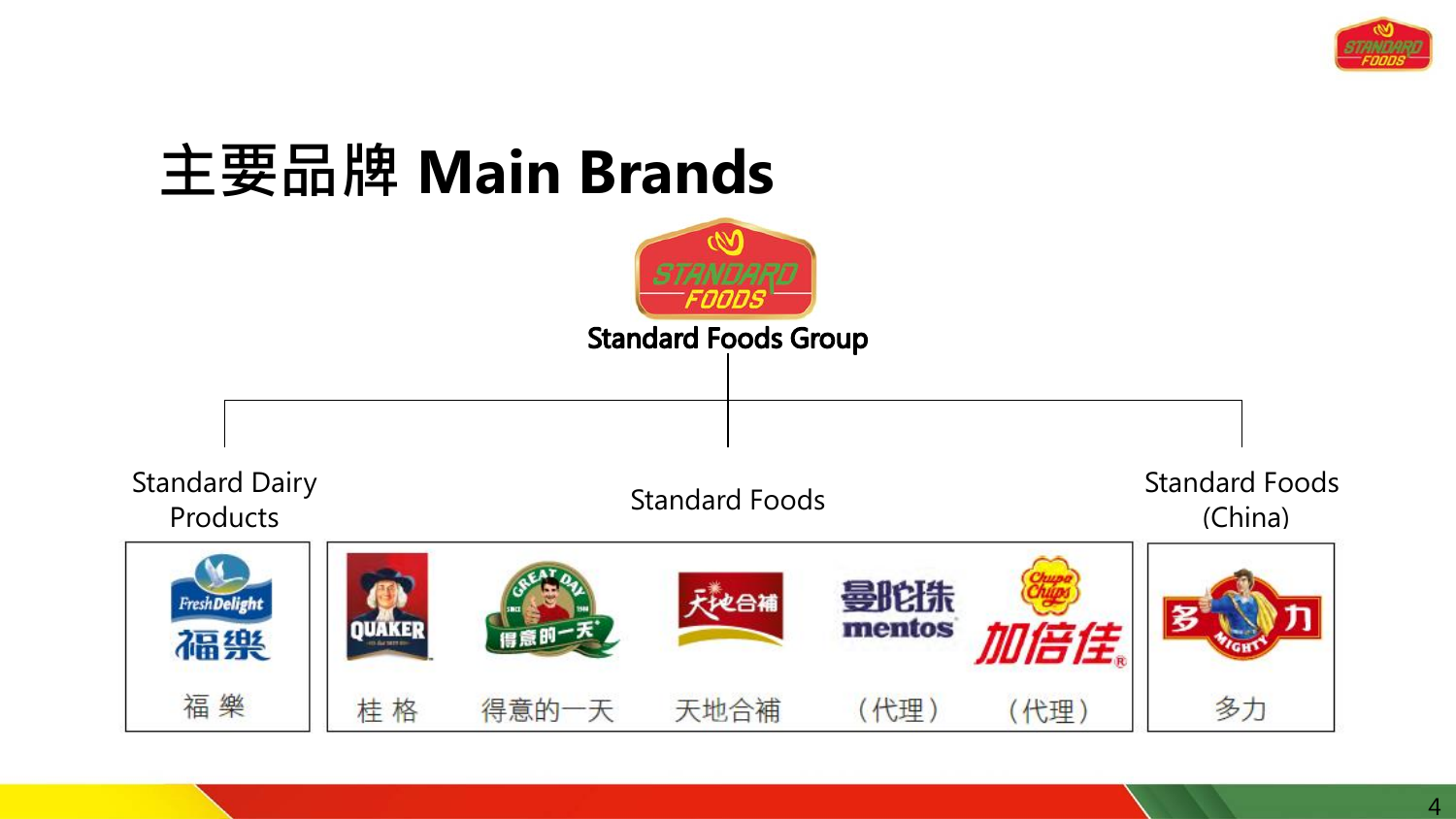

## **2020**年**Q3 YTD** 營運報告 **2020Q3 YTD Operation results**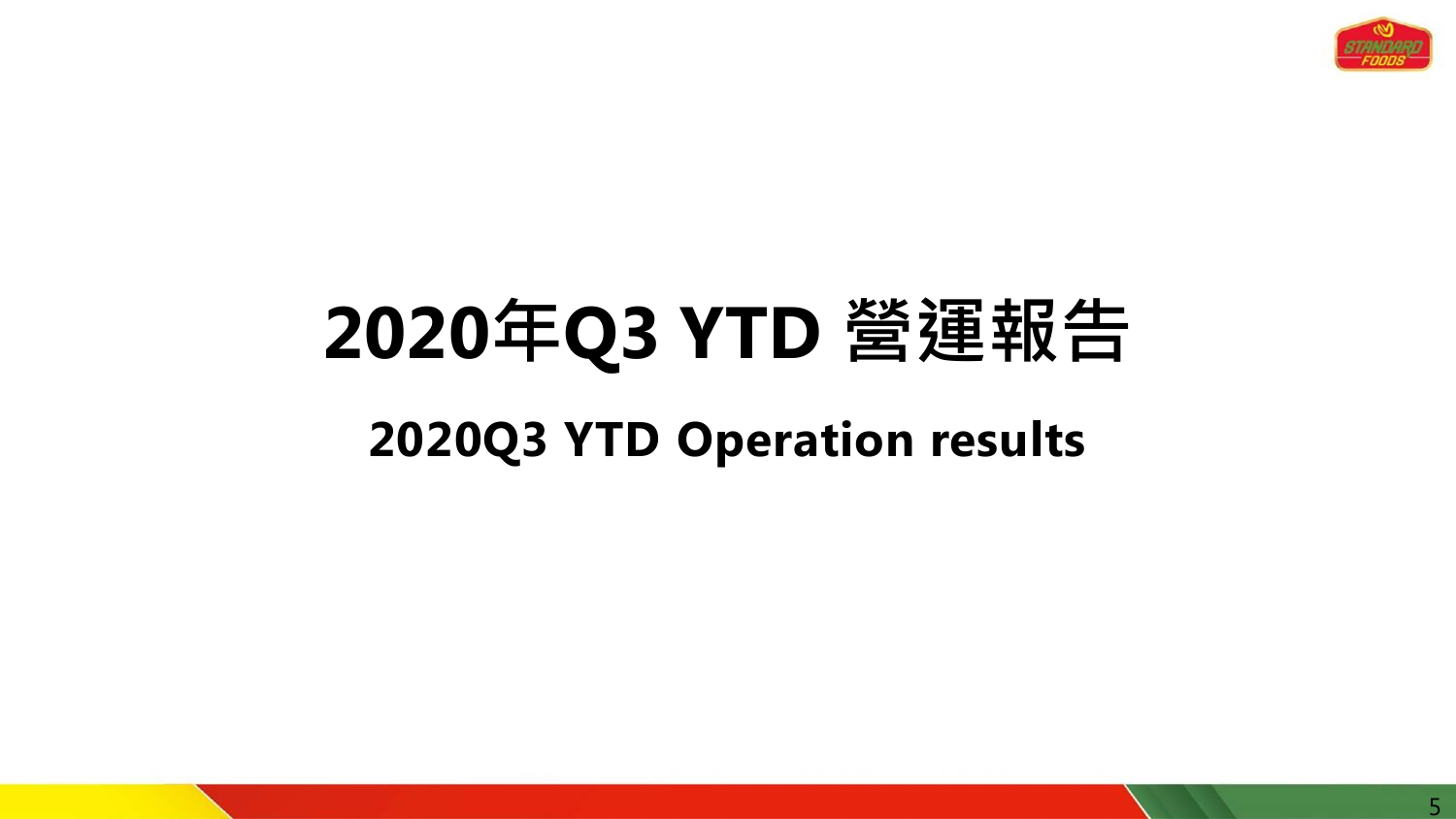

### 合併簡明損益表 **Condensed Consolidated Income Statement**

| 項<br>$\boxplus$ Item                               | 2020Q3 YTD |      |           | 2019Q3 YTD |      |
|----------------------------------------------------|------------|------|-----------|------------|------|
| 單位:新台幣百萬元;每股盈餘為元<br>Unit: NT millions; EPS is NT\$ | 金額         | %    | $YOY(\%)$ | 金額         | $\%$ |
| 營業收入<br>Operating revenue                          | 24,225     | 100% | 13%       | 21,405     | 100% |
| 營業毛利<br>Gross profit                               | 7,161      | 30%  | 6%        | 6,730      | 32%  |
| 營業淨利<br>Operating income                           | 3,237      | 14%  | 6%        | 3,051      | 14%  |
| 本期淨利<br>Net income                                 | 2,562      | 11%  | 4%        | 2,466      | 11%  |
| 每股盈餘 (備註)<br>Earning per share (Note)              | 2.79       |      |           | 2.69       |      |

備 註:每股盈餘係按盈餘轉增資比例追溯調整後之加權平均股數計算。

Note : Earnings per share is calculated in accordance with the weighted average shares after the retrospective adjustment proportionally to the capitalized earnings.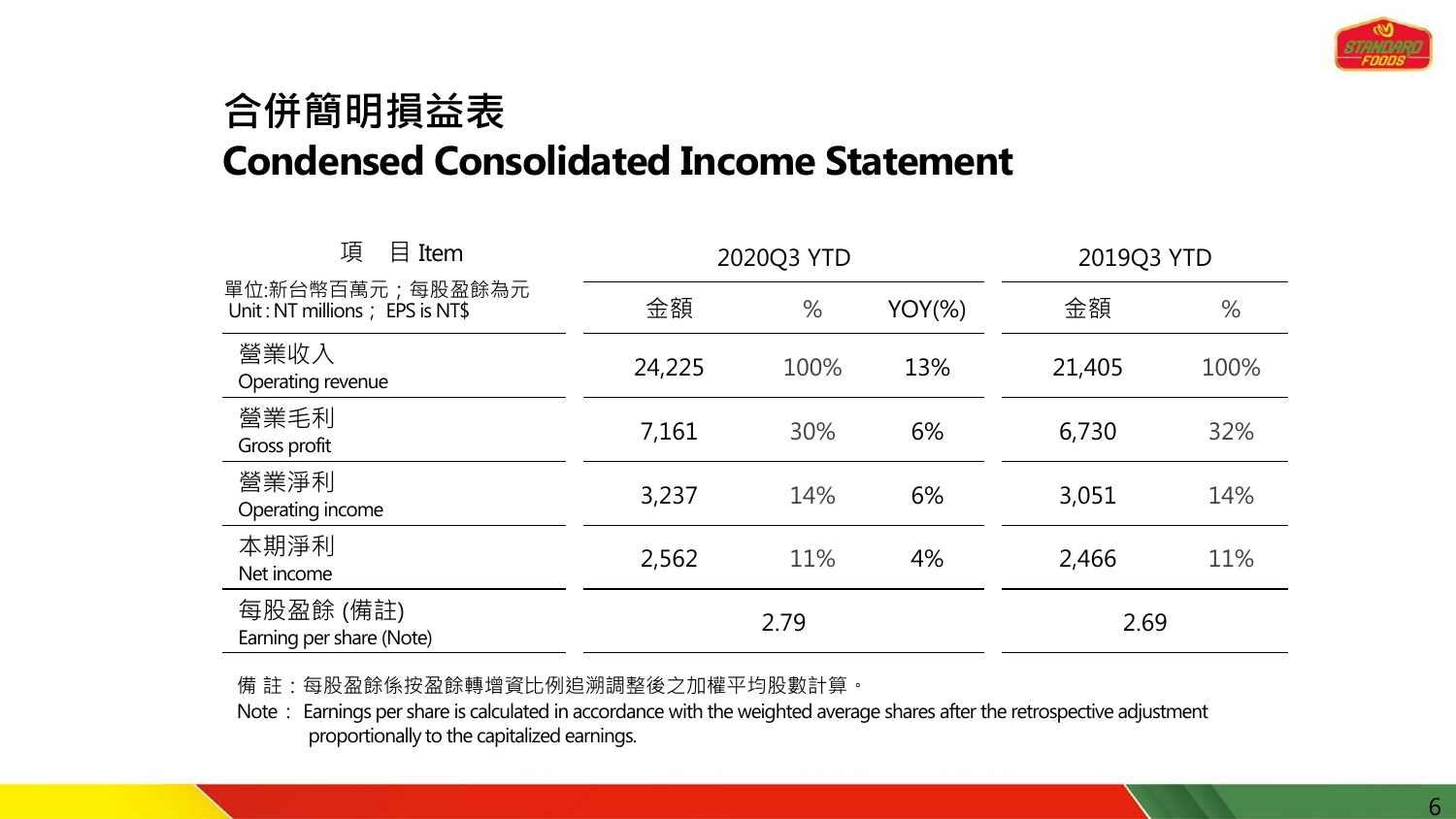

#### 合併簡明損益表 **Condensed Consolidated Income Statement**

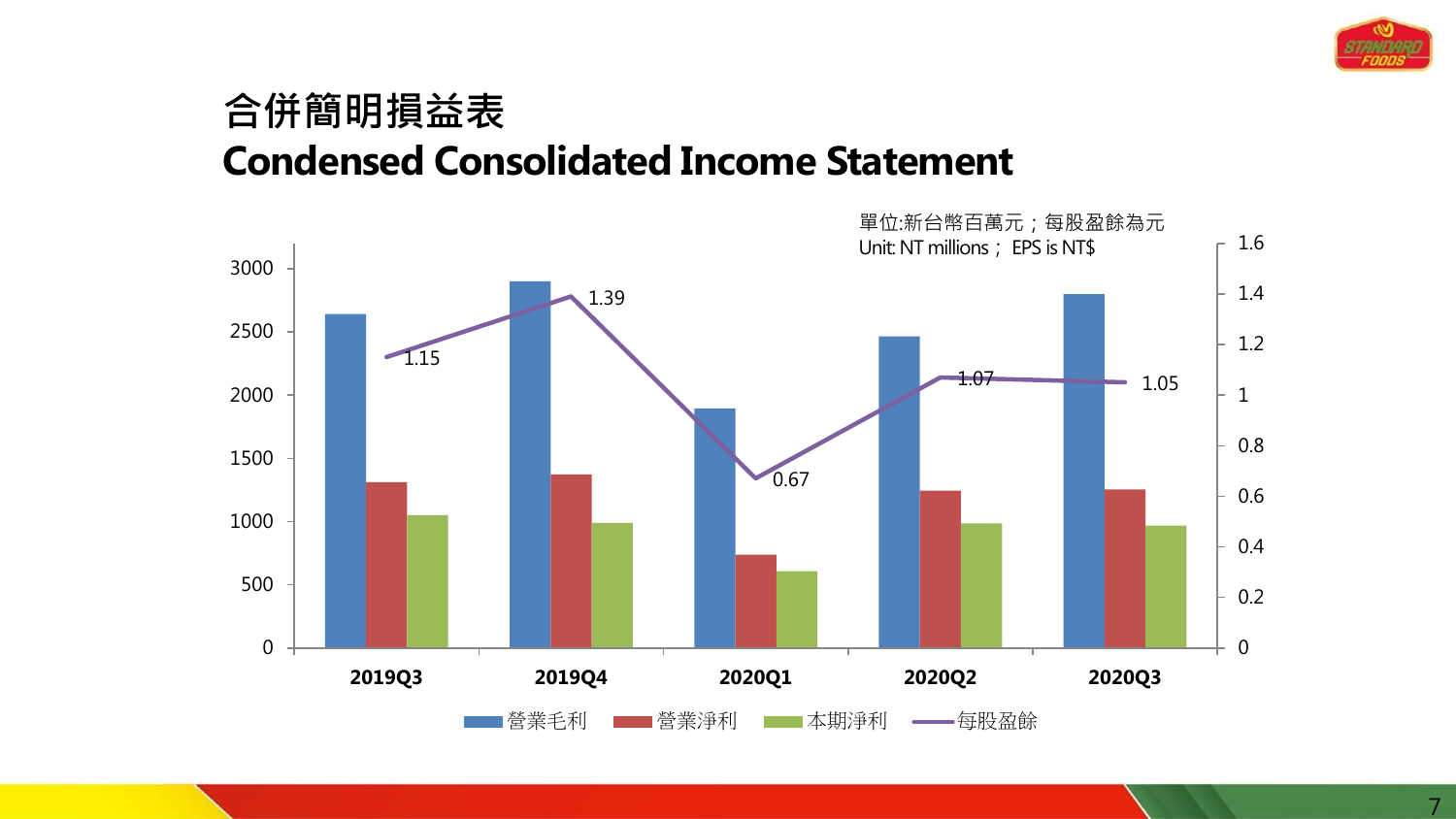

#### 合併簡明現金流量表 **Condensed Consolidated Statement of Cash Flows**

| 項 目 Item<br>單位:新台幣百萬元 Unit: NT millions                               | 2020Q3 YTD | 2019Q3 YTD |
|-----------------------------------------------------------------------|------------|------------|
| 期初現金及約當現金<br>Cash and cash equivalents at the beginning of the period | 3,706      | 2,590      |
| 營業活動之淨現金流入<br>Net Cash Provided by Operating Actiities                | 1,981      | 4,389      |
| 現金股利<br>Cash dividends paid                                           | (2,431)    | (2,288)    |
| 投資及其他<br>Investing activities and others                              | (555)      | (1,794)    |
| 期末現金及約當現金<br>Cash and cash equivalents at the end of the period       | 2,701      | 2,897      |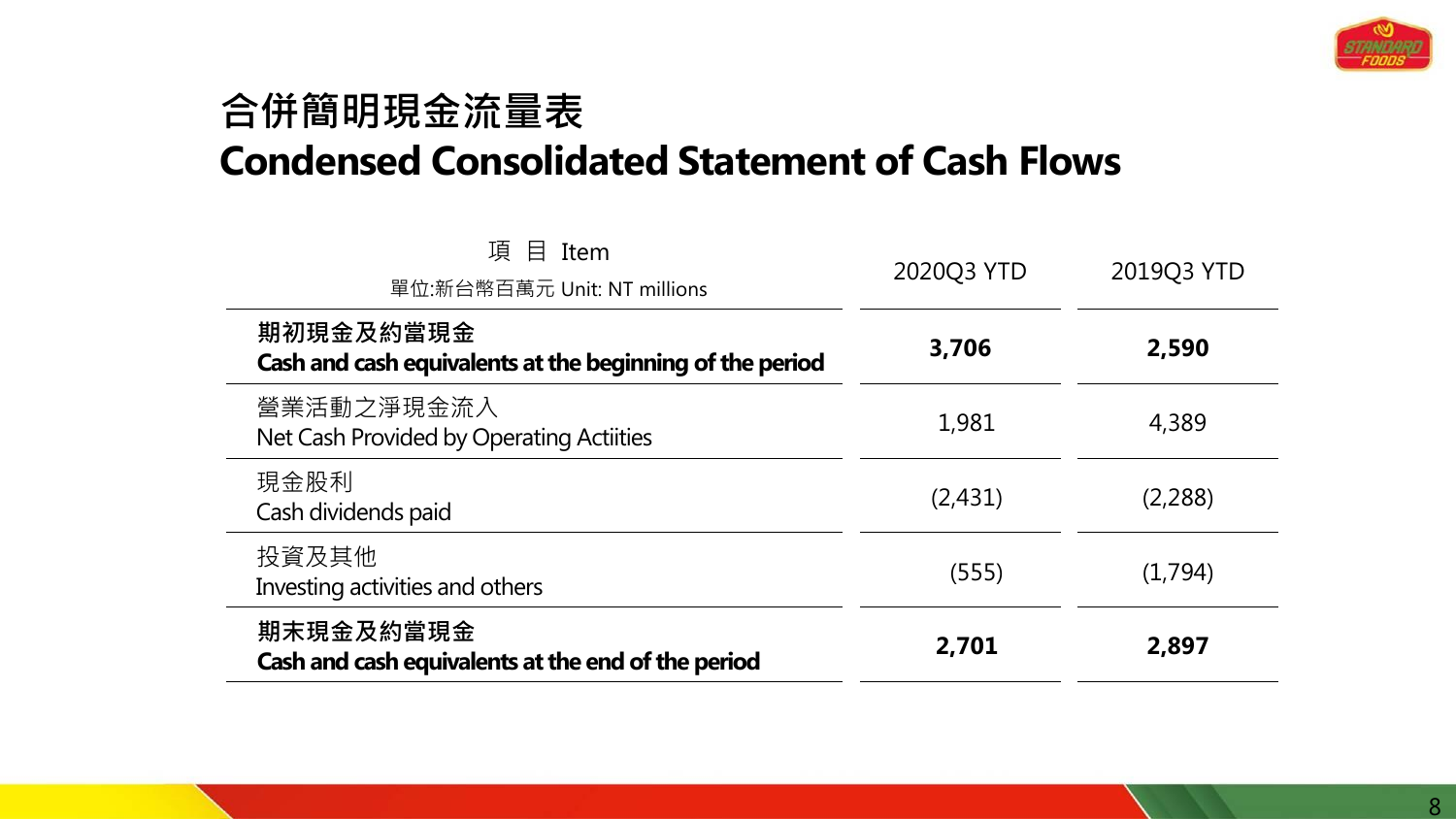

#### 合併簡明資產負債表 **Condensed Consolidated Balance Sheet**

| 項<br>$\boxplus$ Item                                                         | 2020Q3 |      | 2019Q3 |      |
|------------------------------------------------------------------------------|--------|------|--------|------|
| 單位:新台幣百萬元 Unit: NT millions                                                  | 金額     | $\%$ | 金額     | %    |
| 資產總計<br><b>Total Assets</b>                                                  | 25,298 | 100% | 23,529 | 100% |
| 現金及約當現金<br>Cash and cash equivalents                                         | 2,701  | 11%  | 2,897  | 12%  |
| 應收帳款淨額<br>Accounts and notes receivable-net                                  | 6,134  | 24%  | 5,679  | 24%  |
| 存貨<br>Inventories, net                                                       | 4,792  | 19%  | 3,832  | 16%  |
| 不動產、廠房及設備&投資性不動產<br>Property, plant and equipment & Investment<br>properties | 5,050  | 20%  | 5,377  | 23%  |
| 負債總計<br><b>Total Liabilities</b>                                             | 8,213  | 32%  | 7,390  | 31%  |
| 流動負債<br><b>Current Liabilities</b>                                           | 7,386  | 29%  | 6,623  | 28%  |
| 非流動負債<br>Non-Current Liabilities                                             | 827    | 3%   | 767    | 3%   |
| 股東權益<br>Total equity                                                         | 17,085 | 68%  | 16,139 | 69%  |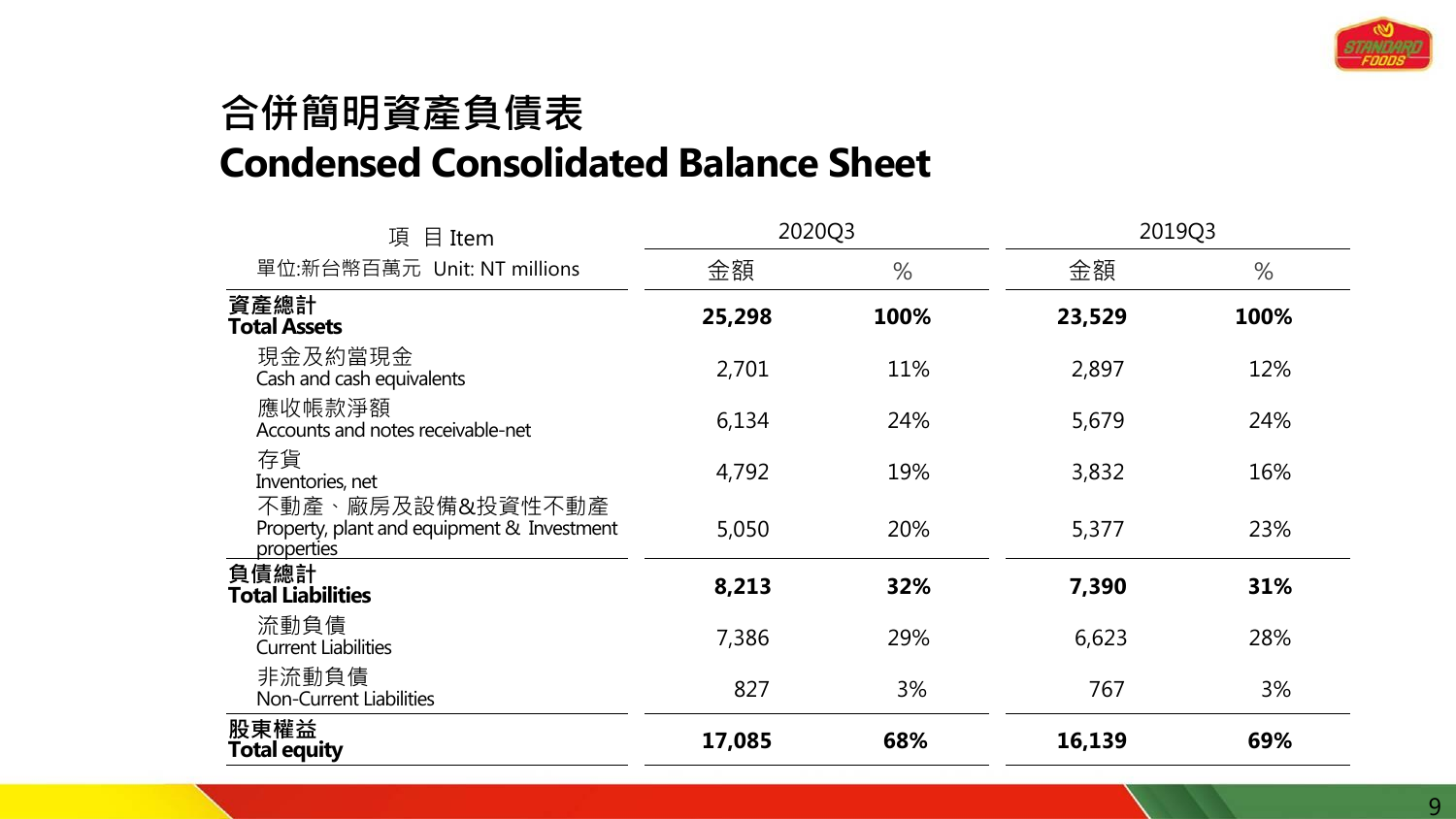

#### 重要財務指標(合併) **Key financial indexes** (**Consolidate**)

| 項目 Item                                        | 2020Q3 YTD | 2019Q3 YTD |  |
|------------------------------------------------|------------|------------|--|
| 流動比率 (%)<br>Current ratio -%                   | 252.1      | 248.2      |  |
| 速動比率 (%)<br>Quick ratio -%                     | 169.0      | 172.4      |  |
| 平均銷貨日數(天)<br>Average inventory turnover - days | 68         | 75         |  |
| 平均收現日數(天)<br>Average collection - days         | 71         | 76         |  |
| 資產報酬率 (%)<br>Return of assets -%               | 13.6       | 14.0       |  |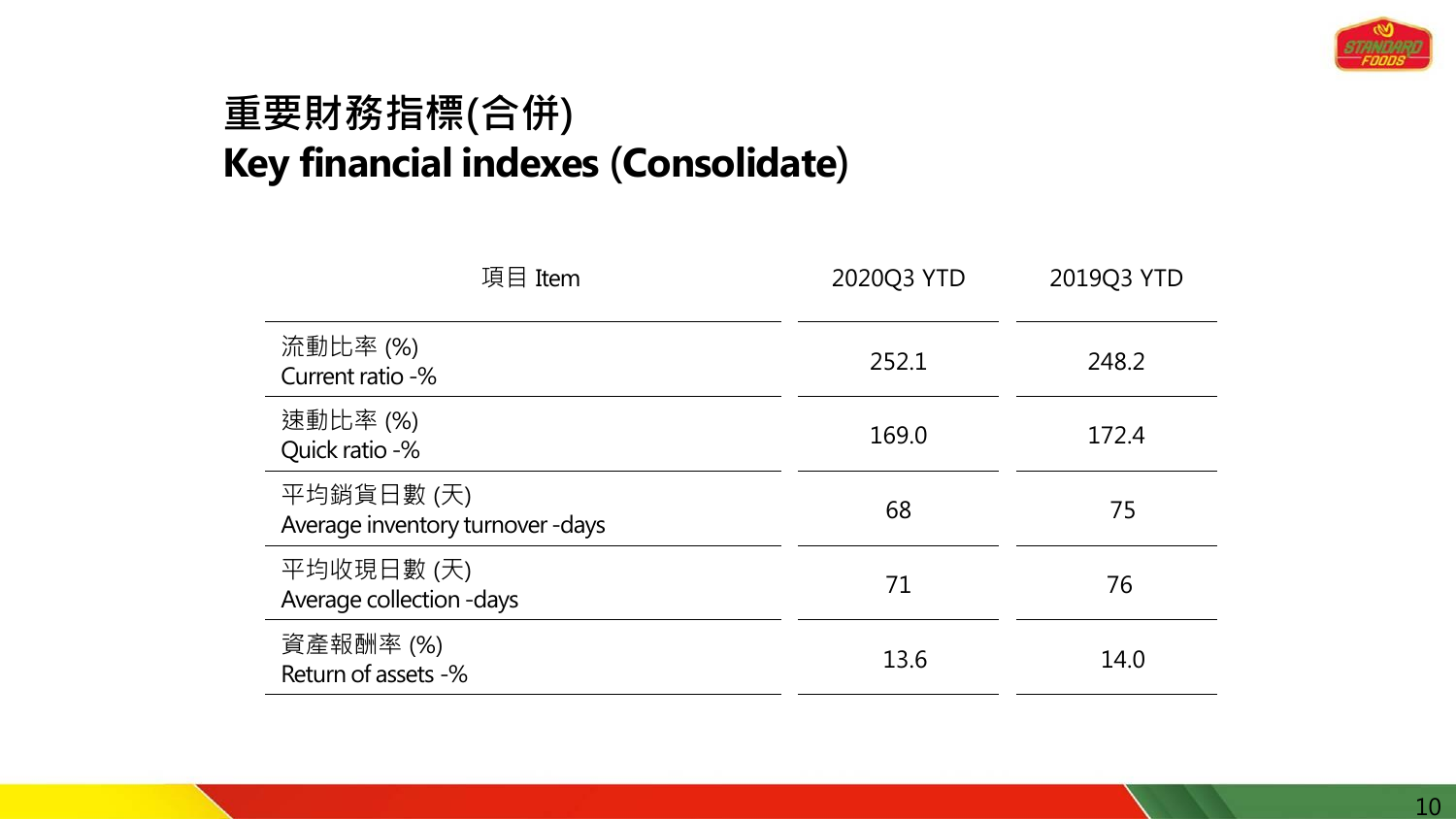

#### 部門別資訊 – 營業收入 **Operating segment information – Operating revenue**

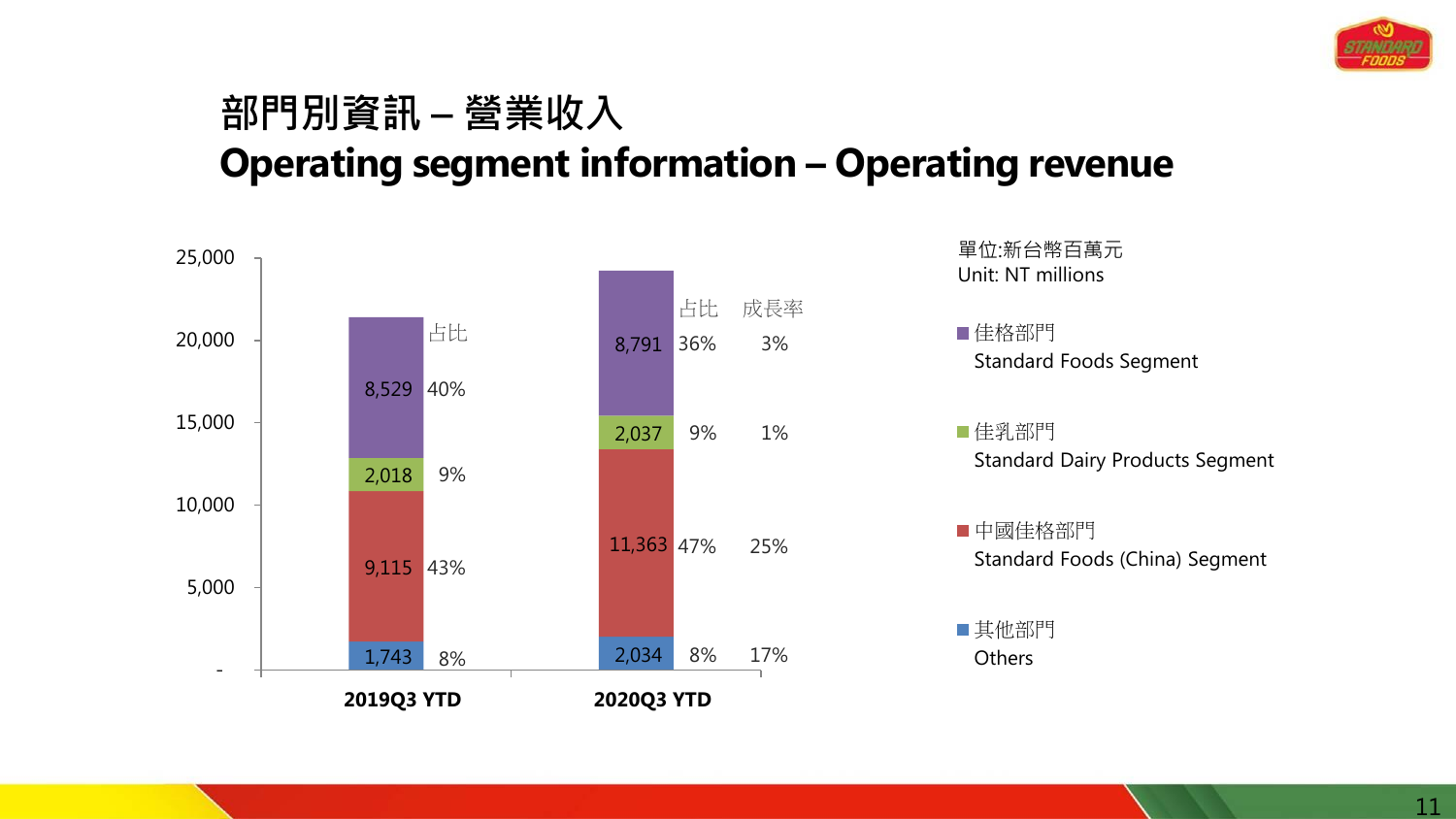

#### 部門別資訊 – 稅前淨利 **Operating segment information – Profit before income tax**

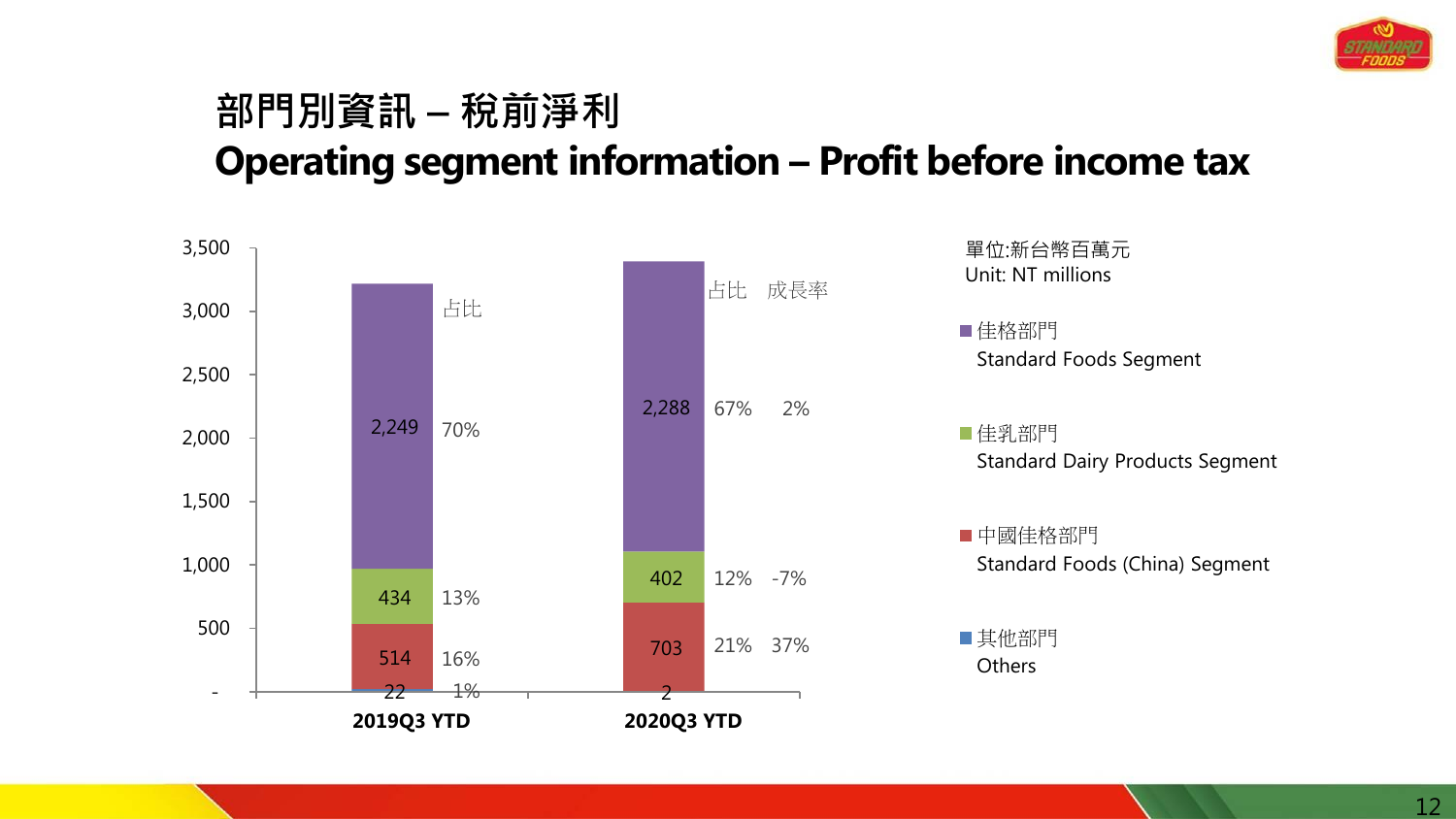

## **Q & A**

### 佳格食品(股)公司網址 https://www.sfworldwide.com/